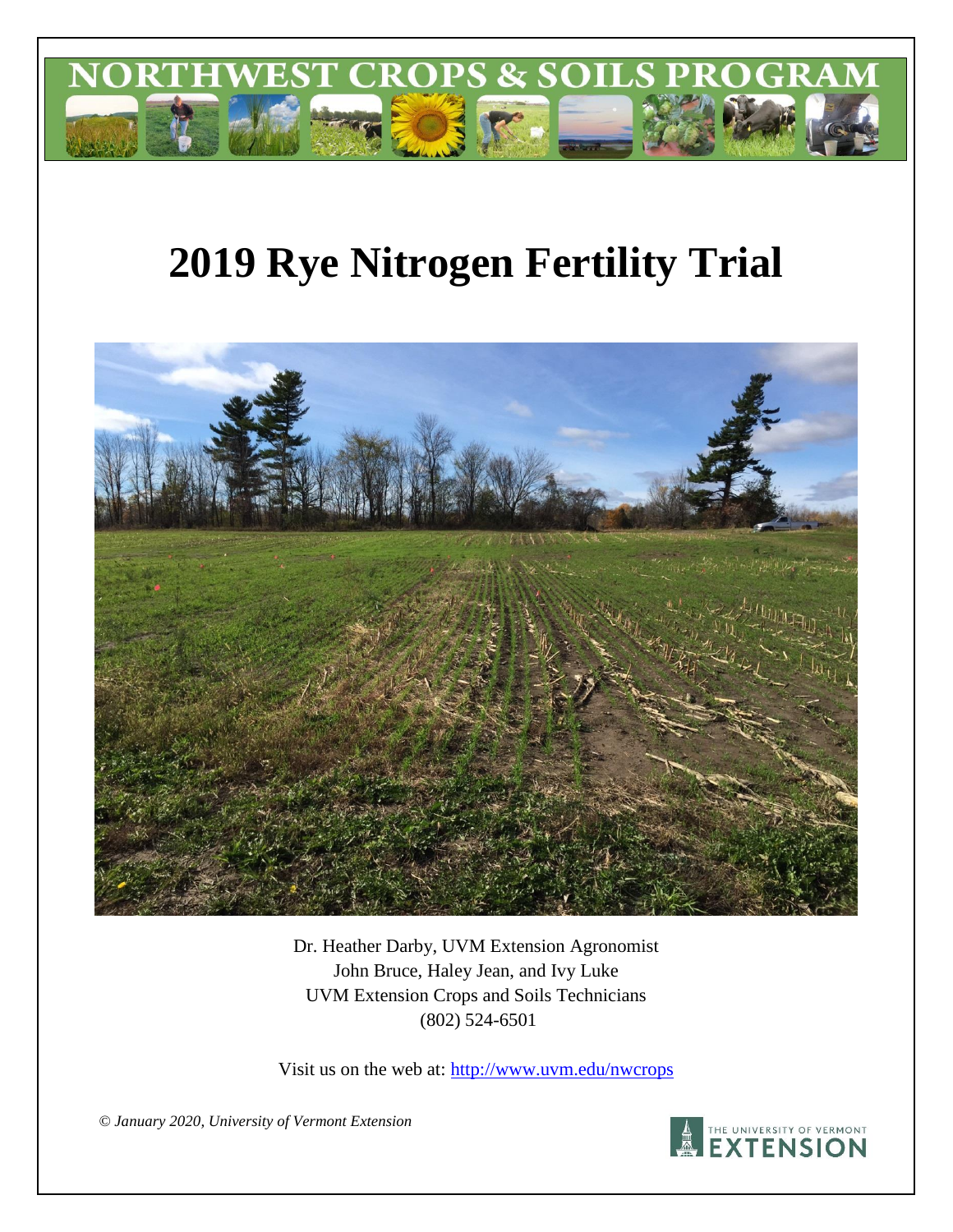## **2019 RYE NITROGEN FERTILITY TRIAL Dr. Heather Darby, University of Vermont Extension heather.darby[at]uvm.edu**

The interest in growing cereal rye for grain to be sold as cover crop seed, or to other value-added markets (distillers and bakers), has increased considerably across the Northeast region. This winter hardy grain has the ability to survive cold winters and can be more tolerant of marginal land not suitable for other crops. As a result, farmers and end-users are requesting yield and quality information on cereal rye varieties. In 2018/2019, University of Vermont Extension Northwest Crops and Soils (NWCS) Program conducted a nitrogen (N) fertility trial to evaluate yield and quality of cereal rye under variable nitrogen application periods.

# **MATERIALS AND METHODS**

The experimental design of the study was a randomized complete block with treatment plots replicated four times (Table 1). Treatments were four nitrogen application timings: 90 lbs N ac<sup>-1</sup> applied in the fall, 90 lbs N  $ac^{-1}$  applied in the spring, 45/45 lbs N  $ac^{-1}$  split application applied in fall and spring, and a control receiving no N application (Table 2). Nitrogen was applied in the form of calcium ammonium nitrate (21-0-0). The field was plowed, disked, and prepared with a spike tooth harrow to prepare the seedbed for planting. The plots were 5' x 20' and the rye variety, Hazlet was planted with a Great Plains cone seeder on 6-Oct 2018 at a rate of 100 lbs ac<sup>-1</sup>.

|                               | <b>Borderview Research Farm, Alburgh, VT</b> |
|-------------------------------|----------------------------------------------|
| Soil Type                     | Benson rocky silt loam                       |
| Previous Crop                 | Corn                                         |
| Rye variety                   | Hazlet                                       |
| <b>Tillage Operations</b>     | Fall plow, disc, and spike tooth harrow      |
| Harvest Area (ft.)            | $5 \times 20$                                |
| Seeding Rate (lbs $ac^{-1}$ ) | 100                                          |
| Replicates                    | 4                                            |
| Fertilizer                    | Calcium ammonium nitrate (21-0-0)            |
| <b>Planting Date</b>          | 6-Oct 2018                                   |
| <b>Harvest Date</b>           | 5-Aug 2019                                   |

| Table 1: Agronomic and trial information for the rye cover crop variety trial, 2018-2019. |  |  |
|-------------------------------------------------------------------------------------------|--|--|
|                                                                                           |  |  |

|  | Table 2. 2018-2019 Winter rye nitrogen application dates. |  |
|--|-----------------------------------------------------------|--|
|  |                                                           |  |

| Treatment                                  | Application date |
|--------------------------------------------|------------------|
| 90 lbs $N$ ac <sup>-1</sup> Fall           | 4-Oct            |
| 90 lbs $N$ ac <sup>-1</sup> Spring         | $29-Apr$         |
| $45/45$ lbs N ac <sup>-1</sup> Fall/Spring | $4-Oct/29-Apr$   |
| Control                                    | N/A              |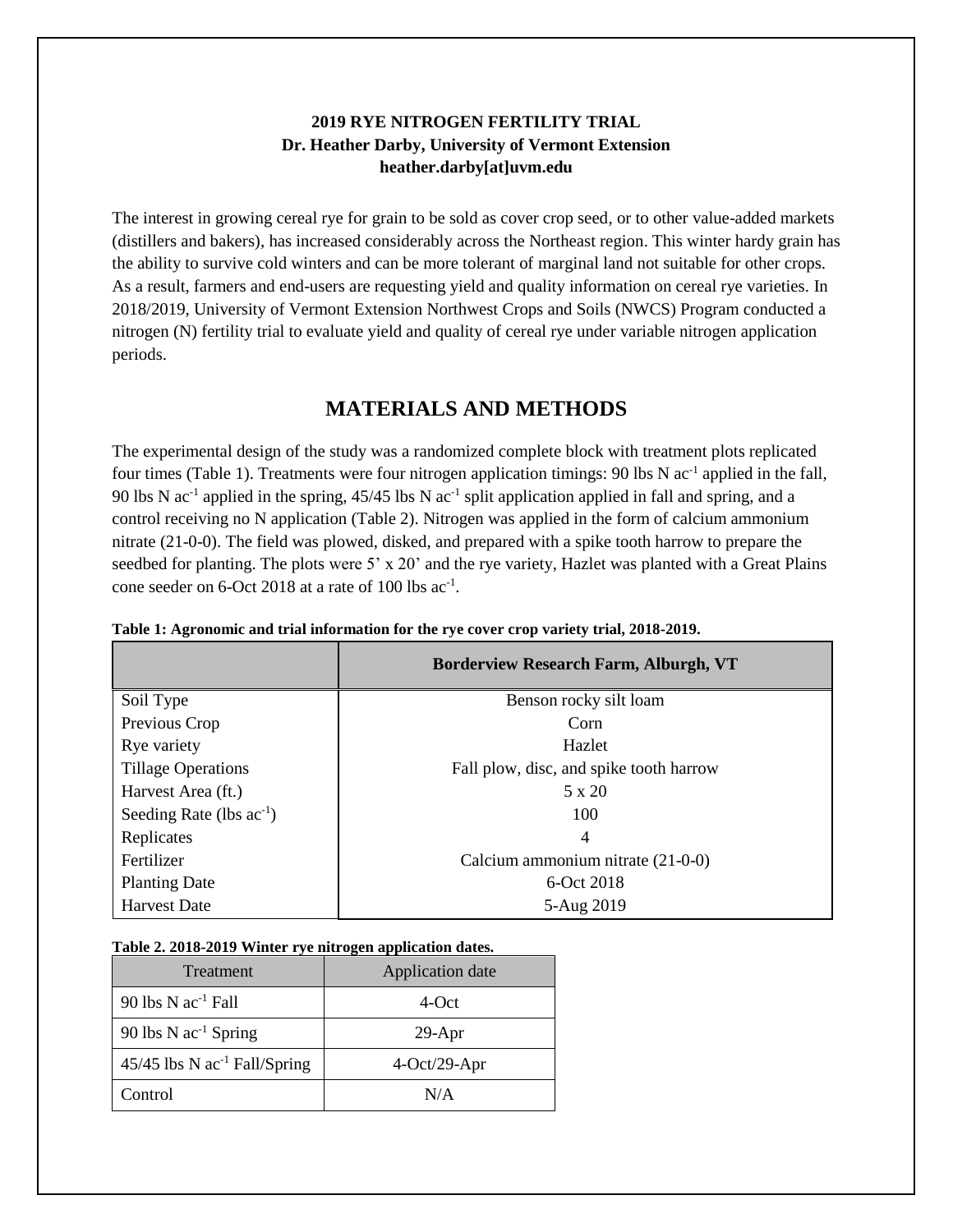Grain plots were harvested at the Alburgh site with an Almaco SPC50 plot combine on 5-Aug. Ergot (*Claviceps purpurea*) is a fungal disease found most commonly in rye, and it can lead to yield reductions and health problems in humans and animals. To assess the amount of ergot present, two  $1 \text{ ft}^2$  samples were collected per plot just prior to harvest, and the ergot incidence (percent of affected heads) was recorded. Following harvest, seed was cleaned with a small Clipper M2B cleaner (A.T. Ferrell, Bluffton, IN). Grain moisture, test weight, and yield were calculated. An approximate one pound subsample was collected to determine quality. Quality measurements included standard testing parameters used by commercial mills. Test weight was measured by the weighing of a known volume of grain. Once test weight was determined, the samples were then ground into flour using the Perten LM3100 Laboratory Mill. At this time, flour was evaluated for its protein content, falling number, and mycotoxin levels. Grains were analyzed for protein content using the Perten Inframatic 8600 Flour Analyzer. The determination of falling number (AACC Method 56-81B, AACC Intl., 2000) was measured on the Perten FN 1500 Falling Number Machine. The falling number is related to the level of sprout damage that has occurred in the grain. It is measured by the time it takes, in seconds, for a stirrer to fall through a slurry of flour and water to the bottom of the tube. Deoxynivalenol (DON) analysis was done using Veratox DON 5/5 Quantitative test from the NEOGEN Corp. This test has a detection range of 0.5 to 5 ppm. Samples with DON values greater than 1 ppm are considered unsuitable for human consumption.

Variations in yield and quality can occur because of variations in genetics, soil, weather, and other growing conditions. Statistical analysis makes it possible to determine whether a difference among treatments is real or whether it might have occurred due to other variations in the field. Yield data and stand characteristics were analyzed using the PROC MIXED procedure of SAS (SAS Institute, 1999). Replications within trials were treated as random effects, and application treatments were treated as fixed. Treatment mean pairwise comparisons were made using the Tukey-Kramer adjustment. Treatments were

considered different at the 0.10 level of significance. At the bottom of each table, a level of significance is presented for each variable (i.e. yield). Treatments that differed at a level of significance >0.10 were reported as being not significantly different. Treatments that were not significantly lower in performance than the top performer in a particular column are indicated with an asterisk. In the example, treatment C is significantly different from treatment A but not from treatment B. This means that these treatments did not differ in yield.

| <b>Treatment</b>      | <b>Yield</b> |
|-----------------------|--------------|
|                       | 6.0          |
| B                     | $7.5*$       |
| C                     | 9.0          |
| Level of significance | < 0.10       |

The asterisk indicates that treatment B was not significantly lower than the top yielding treatment C, indicated in bold.

## **RESULTS**

Weather data was recorded with a Davis Instrument Vantage Pro2 weather station, equipped with a WeatherLink data logger at Borderview Research Farm in Alburgh, VT (Table 3). During the time of this trial, temperatures were below average for every month except July. During the 2018-2019 season, most months saw below average precipitation with the exception of November ('18), December ('18), April ('19) and May ('19) which saw above average precipitation. There were 5199 growing degree days (GDDs) across the whole season, 20 growing degree days more than the historical average. While winter survival was not measured in this trial, there were some treatment plots in which the rye did not overwinter and were not harvested as a result.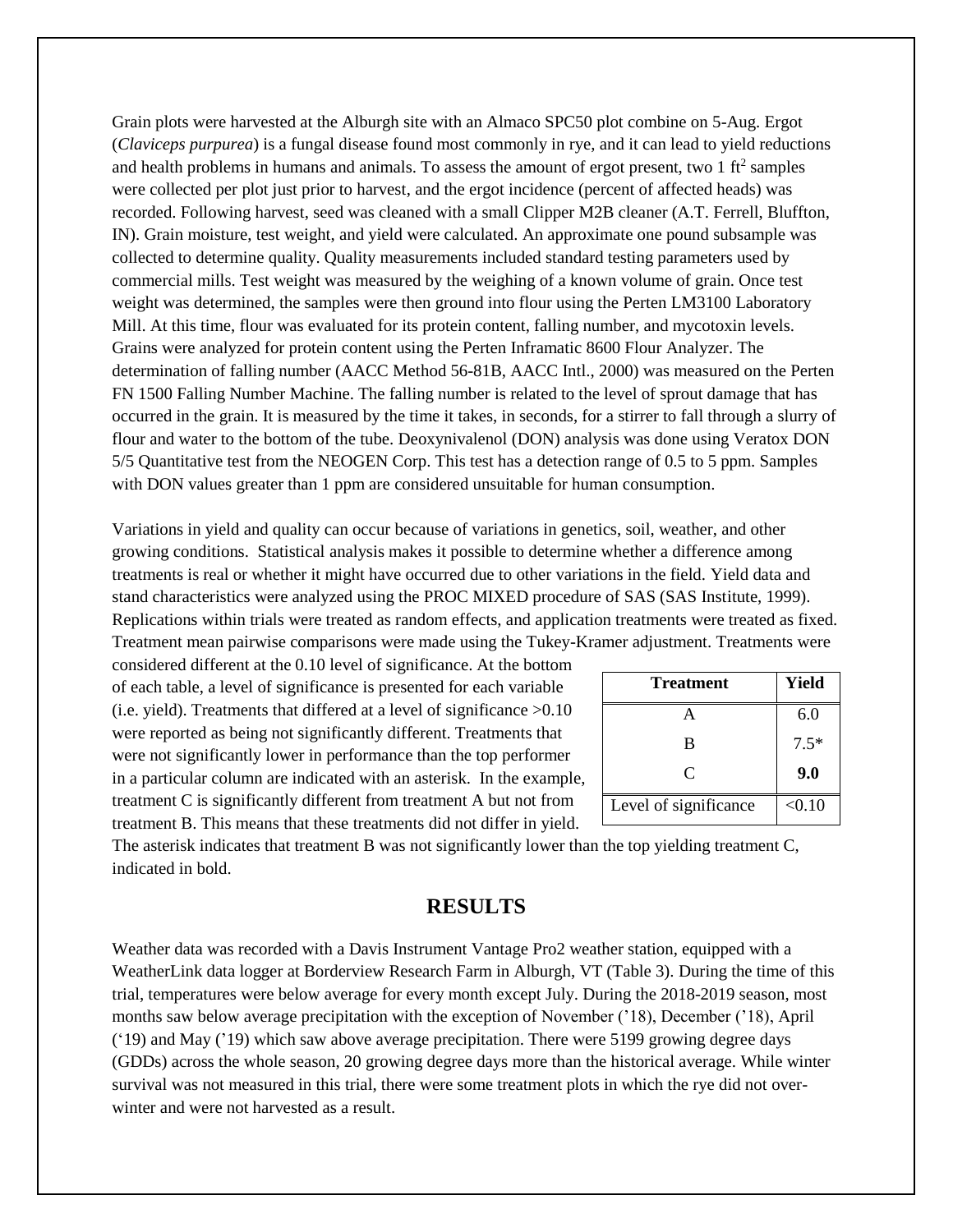|                                   | 2018    |            |         | 2019    |         |         |         |         |         |         |         |
|-----------------------------------|---------|------------|---------|---------|---------|---------|---------|---------|---------|---------|---------|
| Alburgh, VT                       | Oct     | <b>Nov</b> | Dec     | Jan     | Feb     | Mar     | Apr     | May     | Jun     | Jul     | Aug     |
| Average temperature $(^{\circ}F)$ | 45.8    | 32.2       | 25.4    | 15.0    | 18.9    | 28.3    | 42.7    | 53.3    | 64.3    | 73.5    | 68.3    |
| Departure from normal             | $-2.36$ | $-5.99$    | $-0.55$ | $-3.77$ | $-2.58$ | $-2.79$ | $-2.11$ | $-3.11$ | $-1.46$ | 2.87    | $-0.51$ |
|                                   |         |            |         |         |         |         |         |         |         |         |         |
| Precipitation (inches)            | 3.53    | 4.50       | 2.96    | 1.53    | 1.70    | l.36    | 3.65    | 4.90    | 3.06    | 2.34    | 3.50    |
| Departure from normal             | $-0.07$ | 1.38       | 0.59    | $-0.52$ | $-0.06$ | $-0.85$ | 0.83    | 1.45    | $-0.63$ | $-1.81$ | $-0.41$ |
|                                   |         |            |         |         |         |         |         |         |         |         |         |
| Growing Degree Days               |         |            |         |         |         |         |         |         |         |         |         |
| $(32-95^{\circ}F)$                | 435     | 136        | 72      | 23      | 38      | 108     | 346     | 660     | 970     | 1286    | 1125    |
| Departure from normal             | $-67$   | $-50$      | 72      | 23      | 38      | 108     | $-38$   | -96     | -44     | 88      | $-14$   |

**Table 3. Temperature and precipitation summary for Alburgh, VT, 2018 and 2019.**

Based on weather data from a Davis Instruments Vantage Pro2 with WeatherLink data logger. Historical averages are for 30 years of NOAA data (1981-2010) from Burlington, VT. [\(http://www.nrcc.cornell.edu/page\\_nowdata.html\)](http://www.nrcc.cornell.edu/page_nowdata.html).

Ergot incidence ranged from 6.7% in the split 45 lbs N  $ac^{-1}$  fall and 45 lbs N  $ac^{-1}$  spring application to 10.0% in the control, however there was no statistically significant difference between treatments (Table 4). Highest yields occurred in the split 45 lbs N  $ac^{-1}$  fall and 45 lbs N  $ac^{-1}$  spring application with similarly high yields from the 90 lbs N  $ac^{-1}$  fall application. However, there was no statistically significant difference between treatments. Test weights were highest for the control plots and the 90 lbs N ac<sup>-1</sup> spring application, but once again there was no significant difference between treatments within the trial.

| <b>Treatment</b>                           | Ergot incidence  | Yield                  | Test weight            |
|--------------------------------------------|------------------|------------------------|------------------------|
|                                            | % affected heads | $lbs$ ac <sup>-1</sup> | $lbs$ bu <sup>-1</sup> |
| $45/45$ lbs N ac <sup>-1</sup> Fall/Spring | 6.7              | 2760                   | 47.4                   |
| 90 lbs $N$ ac <sup>-1</sup> Fall           | 7.1              | 2641                   | 48.8                   |
| 90 lbs $N$ ac <sup>-1</sup> Spring         | 7.2              | 2157                   | 49.3                   |
| Control                                    | 10.0             | 2111                   | 52.1                   |
| p-value                                    | <b>NS</b>        | <b>NS</b>              | <b>NS</b>              |
| Trial mean                                 | 7.6              | 2411                   | 49.3                   |

#### **Table 4: Harvest measurements by treatment, Alburgh, VT, 2019.**

Treatments in **bold** are top performers.

NS – No significant difference between treatments.

The four treatments were analyzed for crude protein concentration at 12% moisture and falling number (Table 5). There were no significant differences between treatments for either crude protein or falling number. Crude protein ranged from 10.6% to 11.1%. The 90 lbs N ac<sup>-1</sup> fall application had the highest crude protein concentration, but lowest falling number. Falling number ranged between 185 and 202; an ideal falling number falls around 260 seconds for wheat flour however, lower falling numbers around 150 seconds have been acceptable to bakers while using rye flour. The 90 lbs N ac<sup>-1</sup> spring application had the highest falling number of 202 seconds. Overall, DON levels were low this year and all treatments had levels of DON less than the 0.5 ppm detection threshold for the Veratox DON 5/5 Quantitative test.